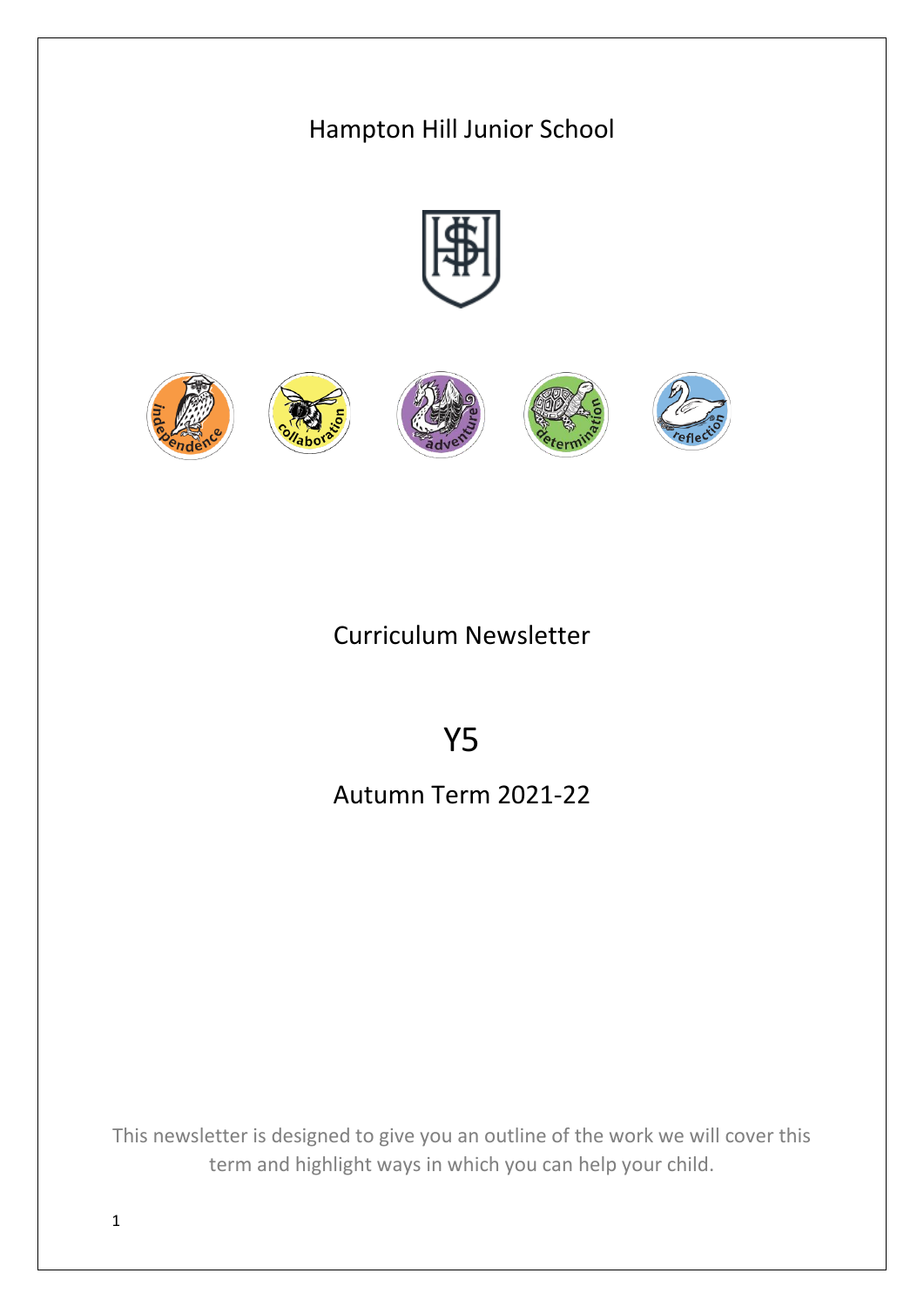## Dear Parents/ Carers

We are committed to a broad and balanced curriculum. We hope you find this information useful.

The year has begun with a fantastic atmosphere amongst our pupils. They have come in already with a can-do attitude, looking smart and with the correct equipment for learning. Thank you for helping us with this, it really does make a difference to their commitment to their work.

- Learning behaviour focus for this term: Independence and collaboration
- Trips/ costings planned for this term: Sayers Croft// Royal observatory (Greenwich).
- PE KIT days: **5D** Monday & Wednesday/ **5J** –Thursday & Friday **5F** Tuesday & Thursday
- Home School Diaries need to be in school: Everyday

## **KEY Y5 DATES THIS TERM:**

| <b>DATE</b>               | <b>EVENT</b>                                |
|---------------------------|---------------------------------------------|
| <b>SEPTEMBER</b>          |                                             |
| Monday 13th               | Roald Dahl Day                              |
| Wednes 15 <sup>th</sup>   | Sayers Croft                                |
| Friday 17th               | PTA Fun Run Bushy Park - everyone invited   |
| Monday 20th               | Individual/ sibling photos + Staff          |
| Friday 24th               | MP Munira Wilson visit                      |
| <b>OCTOBER</b>            |                                             |
| Friday 1st                | <b>Black History Month</b>                  |
| Tuesday 5 <sup>th</sup>   | Harvest Festival Assembly                   |
| Monday 11th               | Parent Consultations 5J only                |
| Tuesday 12th              | <b>Parent Consultations</b>                 |
| Thursday 14th             | <b>Parent Consultations</b>                 |
| Friday 22nd               | Roman Day                                   |
| Monday 25th - Friday 29th | <b>HALF TERM BREAK</b>                      |
| <b>NOVEMBER</b>           |                                             |
| Monday 1st                | <b>INSET DAY</b>                            |
| Tuesday 2 <sup>nd</sup>   | Flu Nasal Spray                             |
| Thursday 11th             | Remembrance Day                             |
| Friday 12th               | Children in Need                            |
| Wednesday 17th            | <b>Girls Football tournament</b>            |
| Friday 26th               | Hampton Hill Parade                         |
| <b>DECEMBER</b>           |                                             |
| Thursday 9th              | <b>Christmas Lunch</b>                      |
| Tues 14th                 | Upper school parties (PM)                   |
| Friday 17th               | Mance Productions Panto//End of Term 1.45pm |
|                           |                                             |

(Further dates are likely to be added and will forwarded accordingly. Please check the newsletter and Parenthub to keep updated. Please note that all swimming lessons will be in the Summer Term)

## **SUBJECT AREAS:**